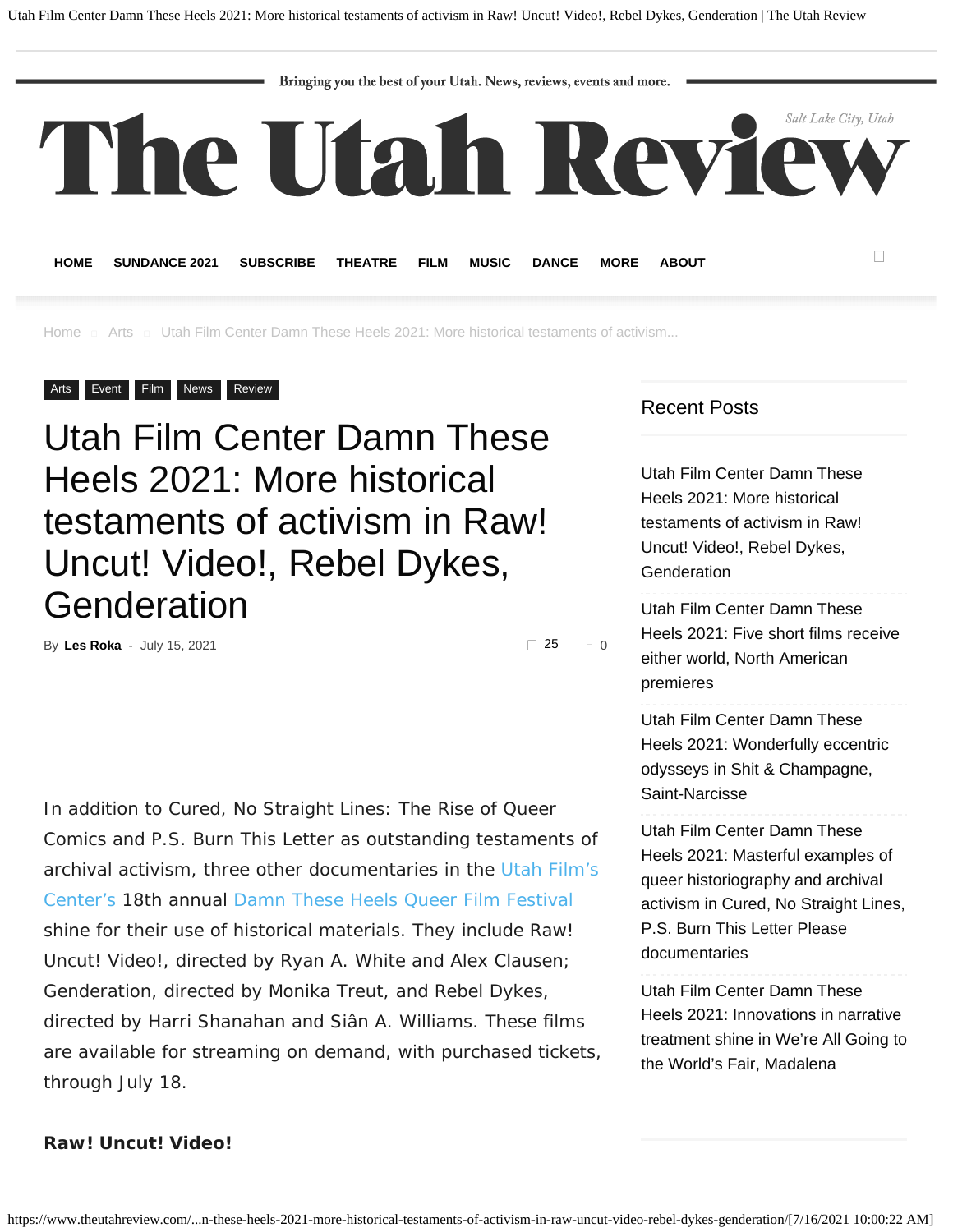The public conversations about pornography have been so unbalanced that they preclude any consideration of its potential value in developing behaviors and attitudes emphasizing sex and body positivity and activism in the community. Selfproclaimed moral guardians lambaste pornography for undercutting the dignity of the individual, by looking at it solely from their own prurient and dirty-minded perceptions. Fortunately, the subject has garnered more attention for research across numerous disciplines, as evidenced in peerreviewed international journals such as *Porn Studies*, which has published several times a year since 2014.

Meanwhile, as demonstrated in the 2021 Damn These Heels slate, documentary filmmakers are carving out enlightening paths in their work, which augment the development of a professional quality body of queer historiography.

## Top Posts & Pages





Raw! Uncut! Video!, directed by Ryan A. White and Alex Clausen.

For example, more than 250 hours of film footage from the homegrown gay porn studio Palm Drive Video became the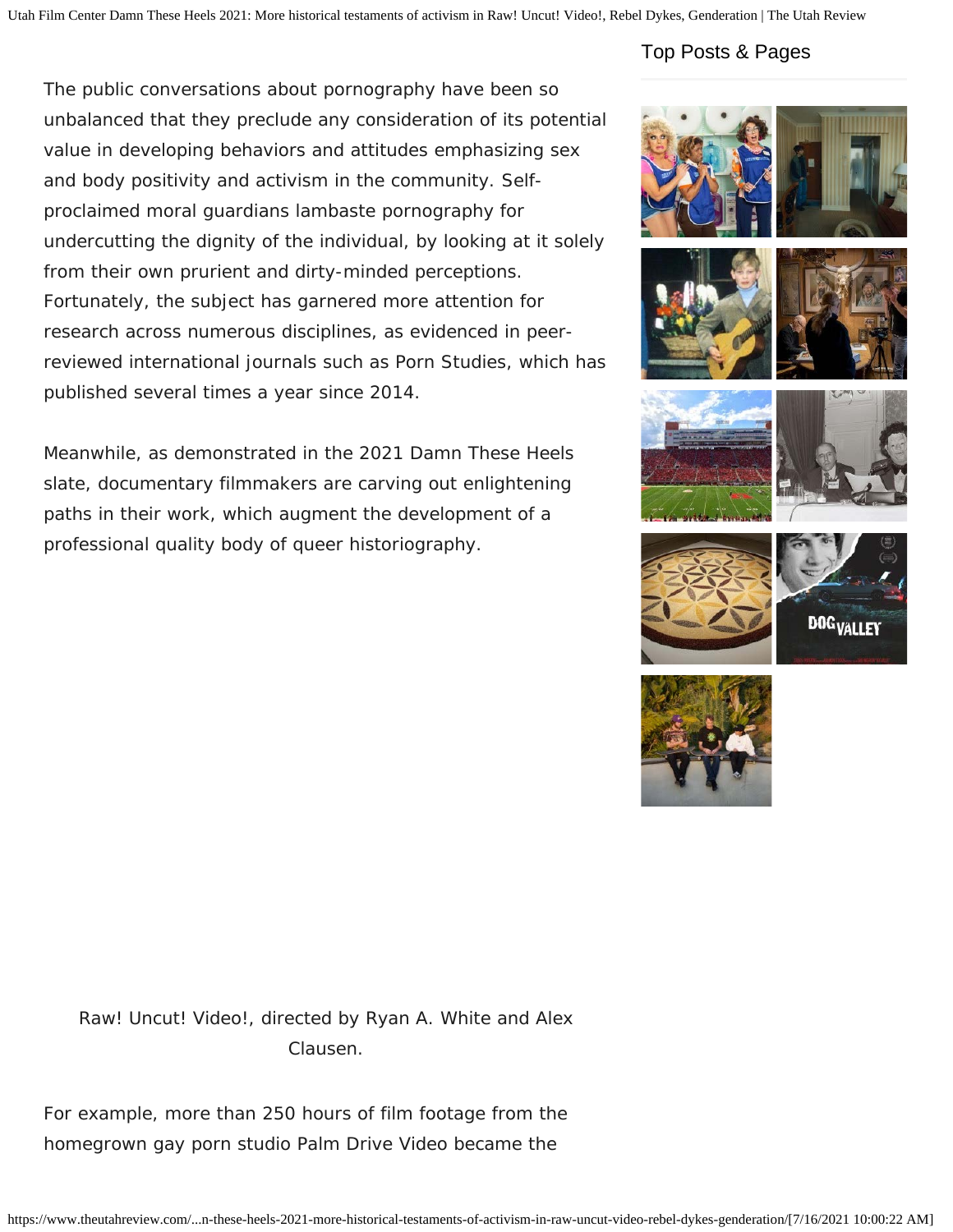center of *[Raw! Uncut! Video!](https://www.rawuncutvideo.com/)*[,](https://www.rawuncutvideo.com/) directed by Ryan A. White and Alex Clausen. The film is a fascinating documentary about sex and kink positivity in the 1970s and 1980s and the development of safe sex practices as the HIV/AIDS crisis became more prevalent.

The film resonates with positive affirmation from many angles. This includes Jack Fritscher and Mark Hemry, the Sonoma County, California couple who have been together for more than 40 years and were the entrepreneurs behind Palm Drive Video. Fristcher also was the founding editor of *Drummer* magazine, which focuses on leather sex fetishes. Incidentally, the two men met in 1979 at a birthday party for Harvey Milk.

White and Clausen feature clips from the archives, some of which are accompanied by interviews with performers. They include porn actors Steve Parker, Mickey Squires, Steve Thrasher and Donnie Russo. A highly recommended scene includes an interview with Susan Shaw, Thrasher's mother. The opening scene comes from *Sodbuster*, a literal performance of a man becoming one with nature, as he revels in fucking mud in the outdoors. The couple's rural ranch became headquarters for their homegrown studio.

A project five years in the making, the documentary sprung from serendipitous circumstances, as relayed in an interview The Utah Review conducted with the directors. White and Clausen met the couple while completing a 2016 short titled *Cruising Elsewhere*, which used oral histories and phonographic visuals to document a former popular cruising area known as Wohler Beach in California's Russian River region, in the years before the AIDS crisis erupted in the 1980s.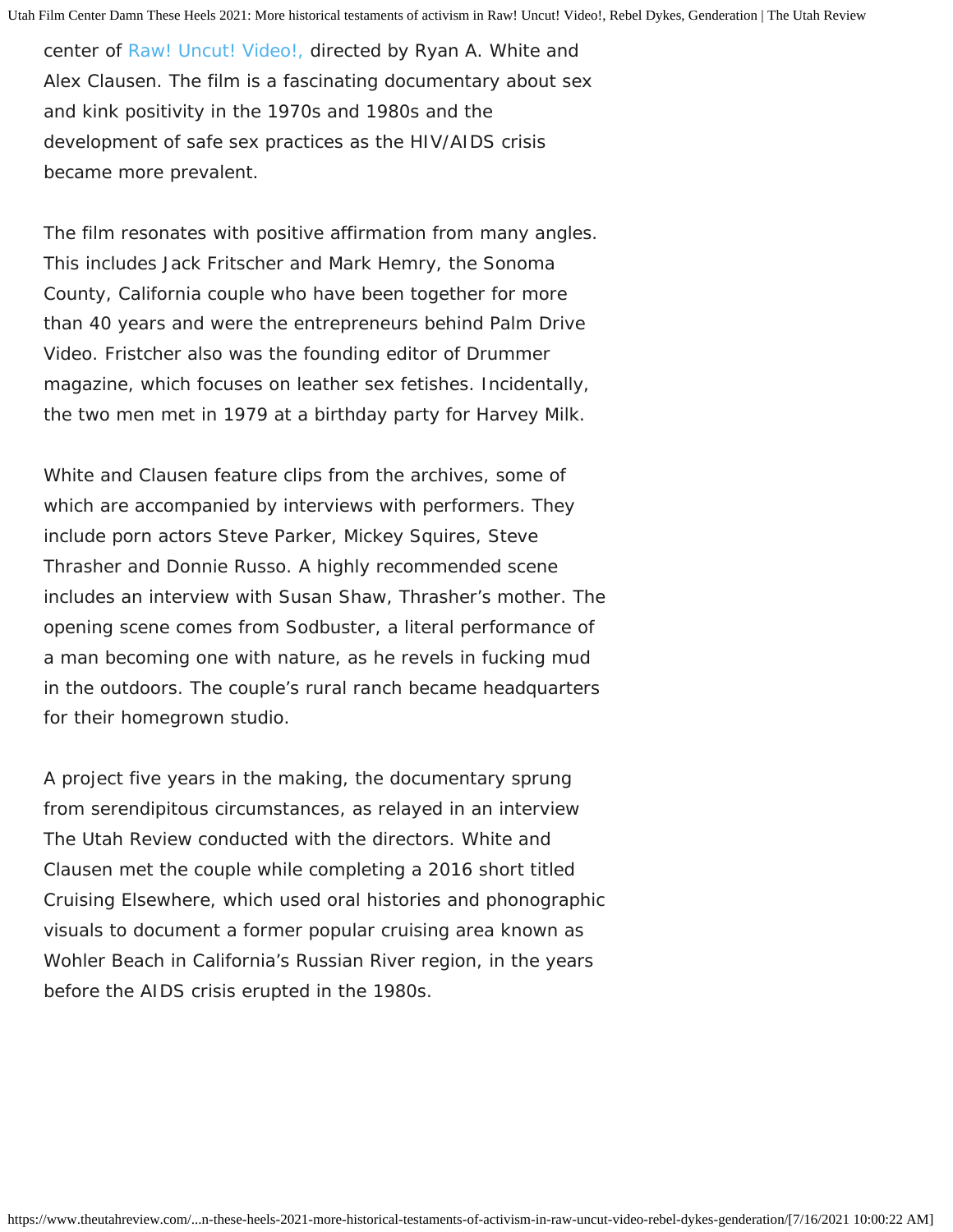When the couple talked about the history of Palm Drive Video, the directors were immediately hooked. "We started digging in immediately," White says. "We said, 'Holy Moley! This is amazing stuff.' Because we already had gained their trust, they shared the unedited hard drive which included behind-thescenes footage." This included content from *Drummer* magazine, which Fritscher had started in 1977.

The directors, who were interested in exploring alternative forms of AIDS activism at the time, were struck by how Palm Drive Video, a boutique porn studio, became an important outlet for fetish and kink communities to step forward and encourage safe sex practices built on positive messages about sex, body and kinks. And, as Clausen notes, the constellation of thematic threads includes the durability of the relationship Fritscher and Hemry have enjoyed personally as well as professionally in being creative entrepreneurs. There is a refreshing, easy, comforting tone which envelops the film and seems right on pitch for the couple's story as well as the memories the performers have about making content for Palm Drive Video.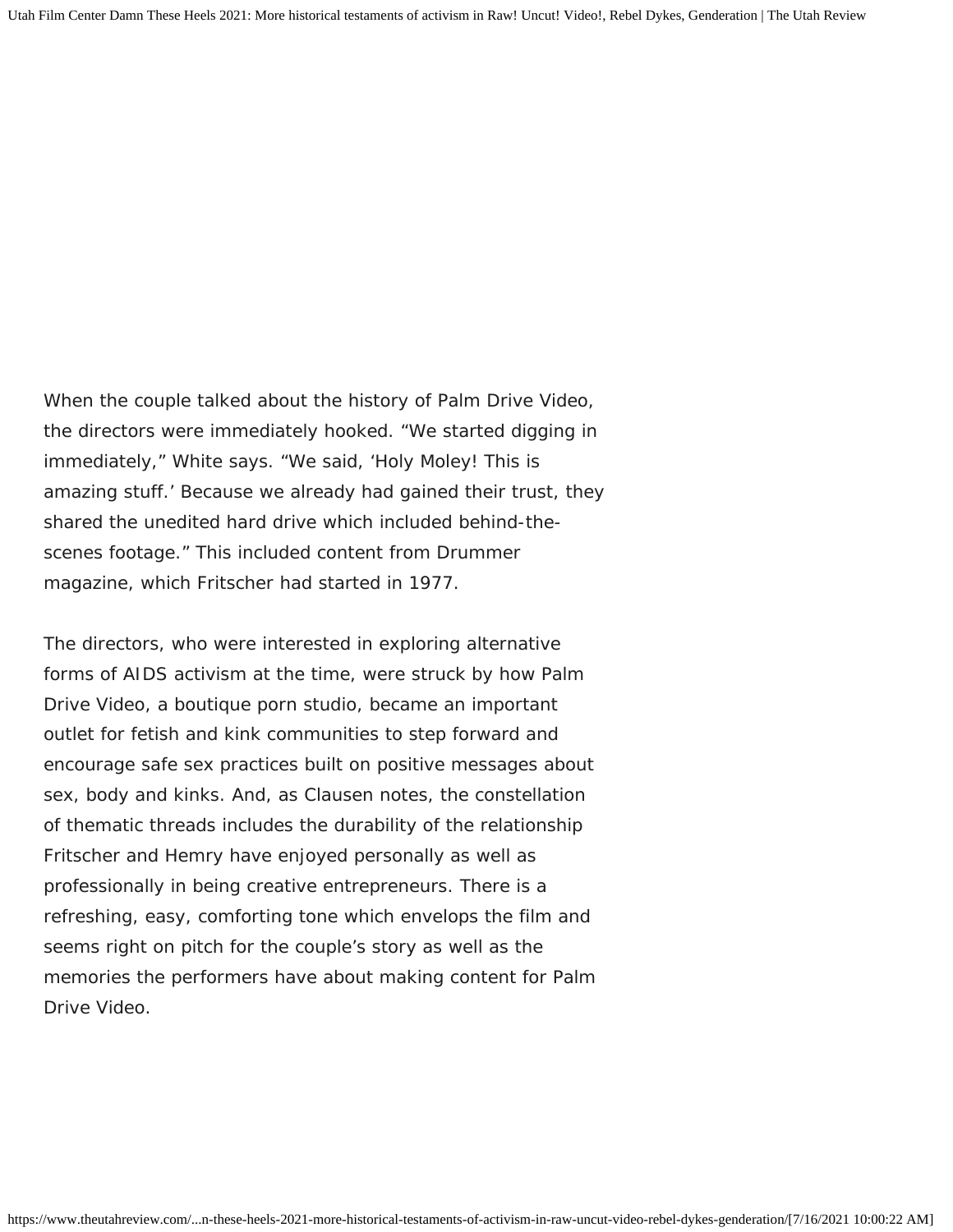Raw! Uncut! Video!, directed by Ryan A. White and Alex Clausen.

The historical value of the archives, particularly in a vulnerable time when sexual identity and sexual practices often were viewed as taboo and verboten, is priceless and enormously significant. The fact that Fritscher and Hemry had digitized and organized the company's entire catalogue of footage is one that the filmmakers are particularly appreciative of in making a documentary of major archival value. Of course, the content to edit was voluminous. But, within this contextual frame, the filmmakers succeed at showing how Palm Drive Video performers used their kinks and fetishes as cathartic touchstones to cope with the stresses amidst the expanding shadows of the AIDS crisis during the 1980s.

"There's not a lot of visual evidence of gay and queer culture from the 1970s and pornography fills that gap," White says. Today, queer cinema has branched out in many roots with solid results. And, pornography remains a good gauge of sexual culture in terms of images, attitudes, behaviors, identity expression and fetiskes ad kinks. But, censorship of pornography on social media has become more prevalent recently, which could complicate archiving purposes for future generations of queer historians when theyexplore what the environment was like in the earliest waves of social media activity. Tumblr clamped down at the end of 2017. Xtube,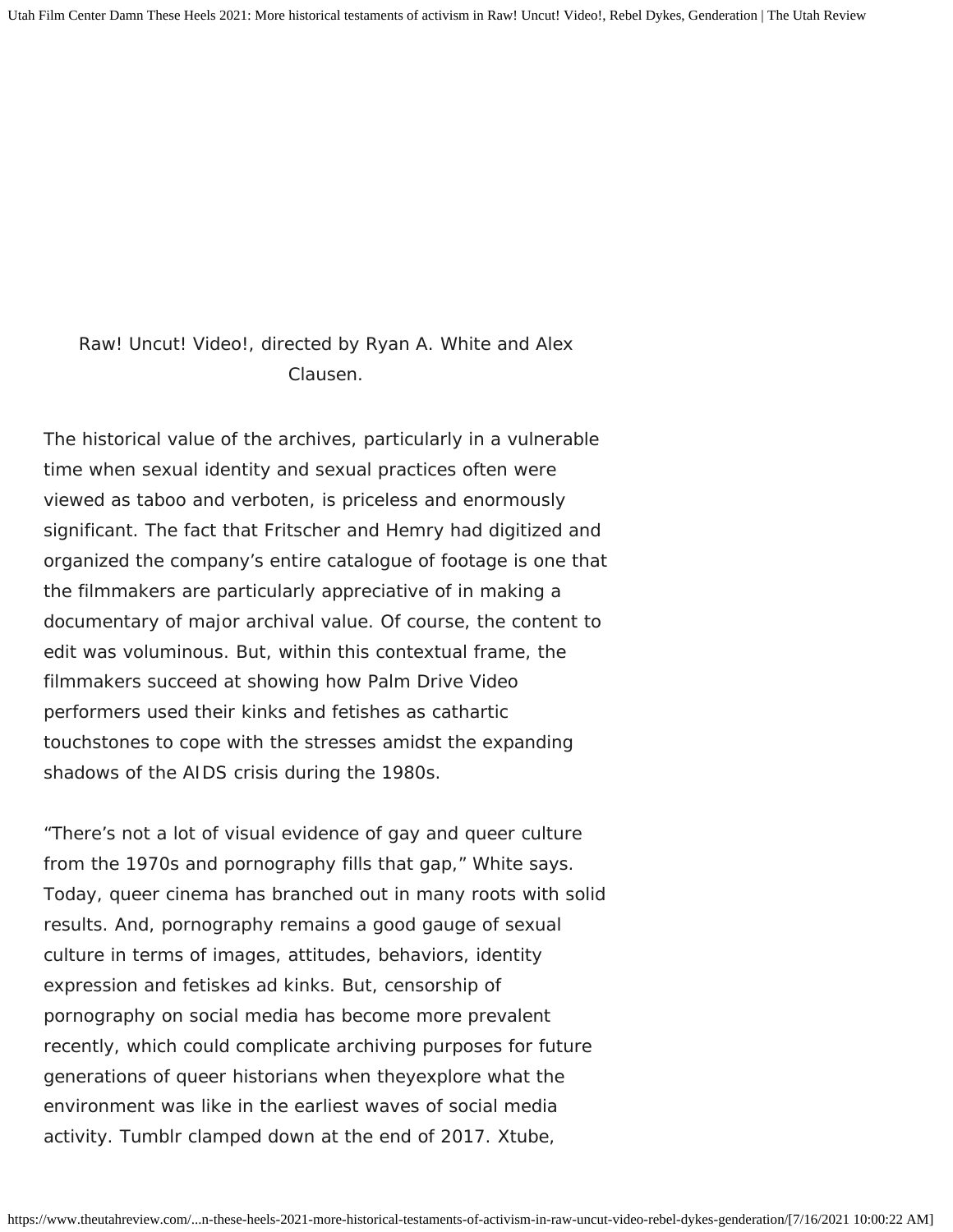which has been online for 13 years, will discontinue its present format in September. OnlyFans, an outlet for amateur as well as independent professional sex workers, is contemplating changing its format.

Raw! Uncut! Video!, directed by Ryan A. White and Alex Clausen.

As for White and Clausen, they have experienced censorship with Instagram, regarding the account to promote this film. "It has been deleted three times, and we had lots of followers and engagement, which is now gone," Clausen adds, at the time of the interview. Their social media accounts include Instagram (@wohlerfilms) and Facebook & Twitter (@rawuncutvideo).

Meanwhile, the filmmakers say audiences have responded positively to the film. The first public screening happened in Kyiv, the capital of Ukraine, a location that neither filmmaker imagined would have been possible for a film such as *Raw! Uncut! Video!*. "There were a few people who walked out which was understandable but overall the reactions were positive," White says. "We were not expecting women to be so responsive but they had a lot of interesting thing to say. Many commented about sex positivity and sexual exploration as well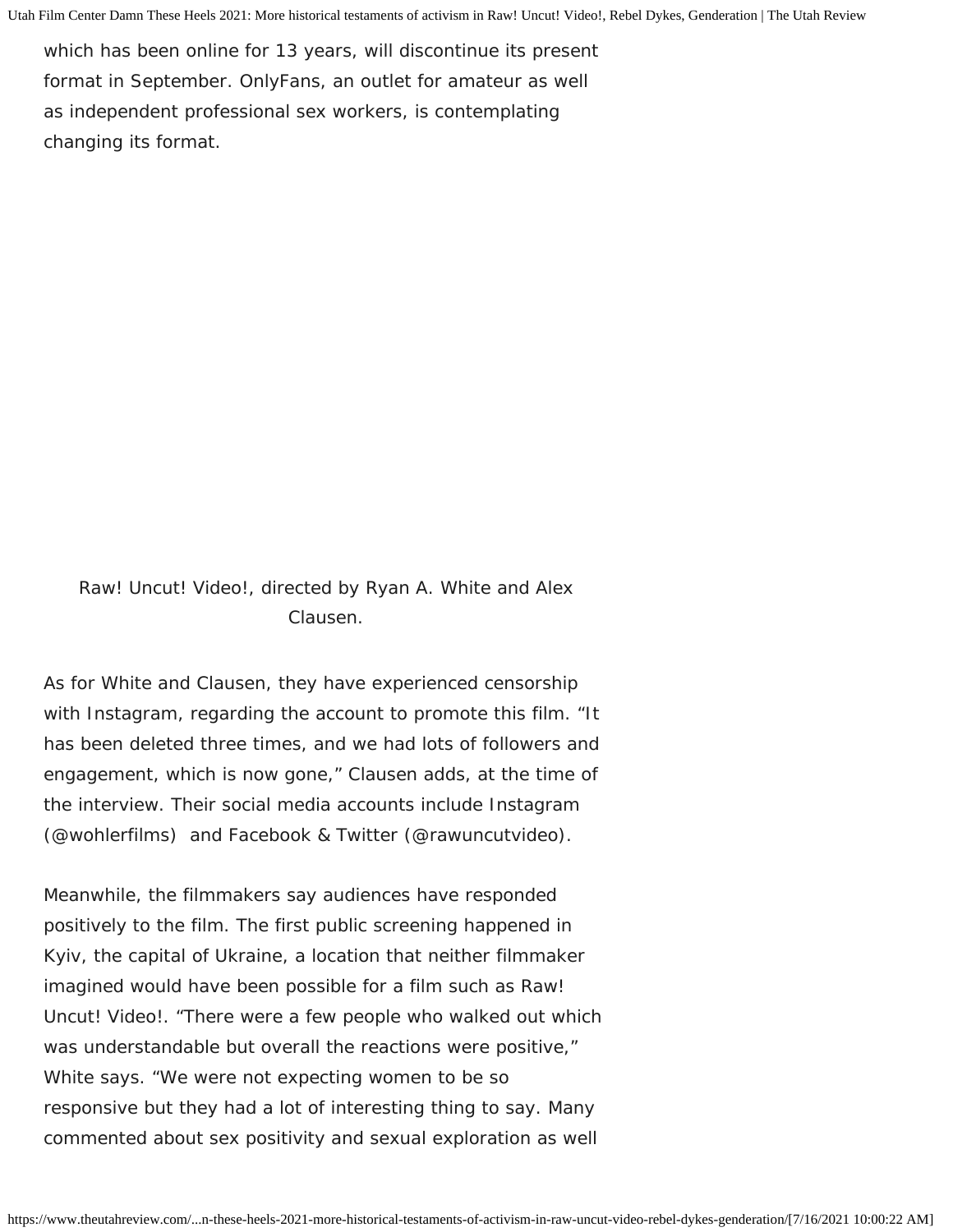as the AIDS angle."

Rebel Dykes, directed by Harri Shanahan and Siân A. Williams.

### **Rebel Dykes**

With a post-punk musical score, *Rebel Dykes*, directed by Harri Shanahan and Siân A. Williams, chronicles the history from the 1980s when lesbians in London organized feminist protests, anti-Thatcher rallies and campaigns surrounding HIV/AIIDS and the U.K.'s anti-gay Section 28 law.

Unlike some other documentaries in the Damn These Heels slate, Rebel Dykes does not have the same reservoir of archival footage to document the events of the 1980s but interviews with those who were active at the time provide wonderful oral histories. What emerges is a valuable chronicle of a politically and sexually energized substratum of queer culture in London. And, their involvement came amidst the enactment of the U.K.'s most strident anti-gay law in 1988 The outcry against the legislation reverberated in numerous ways. Songs by Chumbawamba (*Smash Section 28! Fight the Alton Bill!*) and Boy George (*No Clause 28!*) typified the outrage which exploded at the time. Section 28 only was repealed in Scotland in 2000 and three years later in the rest of the U.K.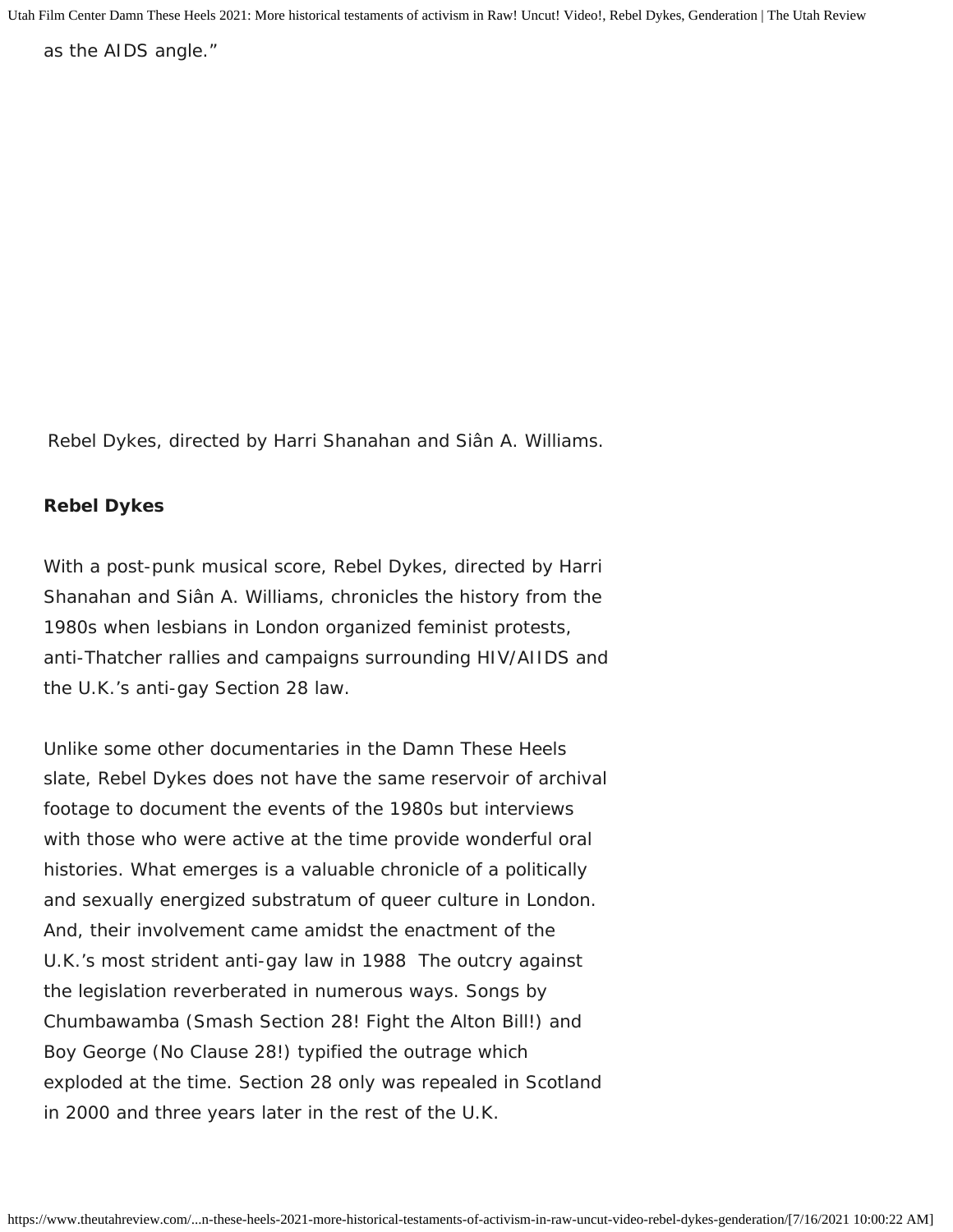One of the figures featured in the film is Lisa Power, who cofounded the *Pink Paper* weekly in the 1980s, one of the few published outlets for political engagement iin the queer community at the time. What is clear in *Rebel Dykes* is how activists mastered the learning curve to organize strategically to fight for queer rights, even as it was a foregone conclusion at the time that Section 28 was going to be implemented. Clearly, the activists geared up for what they knew would become the long game strategy to secure the full spectrum of citizen rights for all segments of the queer community.

Genderation, directed by Monika Treut. Photo Credit: Daniel Blosat.

#### **Genderation**

*Genderation*, directed by Monika Treut, comes two decades after Truet's documentary *Gendernauts: A Journey Through Shifting Identities,* which was filmed in San Francisco. Treut returns to see what has changed with the transgender and non-binary subjects of the earlier film, which leads to fascinating longitudinal observations about what has changed and why the stories of the original gendernauts matter for 21st century generations. The film touches extensively, for example, on gentrification in the Bay Area and the loss of the adventurous cultural spirit upon which gendernauts had thrived upon in previous decades.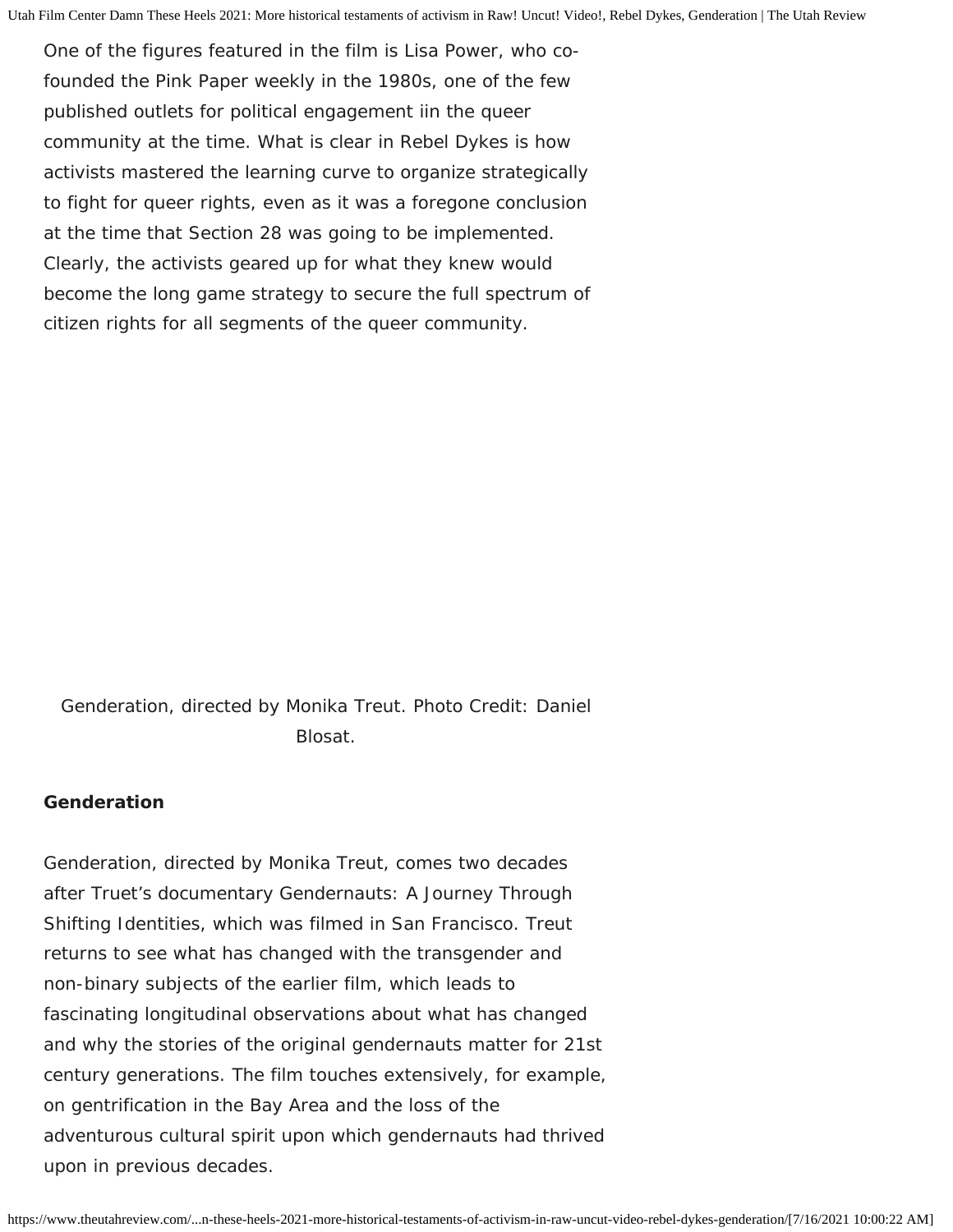More specifically, the subjects also contemplate the trajectory needed to accept and affirm fully the cultural and social impacts of non-binary identities and transgender members of the queer community. This emerges as the most consequential pillar in Treut's film, which makes one wonder what a follow up documentary would look like 20 years from now. The subjects Treut features in the film are unquestionably looking forward to a fully enlightened, emancipated perspective.

Longitudinal perspectives are essential to developing the body of queer historiography. And, the fact that Treut's film was made during the most acrimonious days of the previous president's administration, which went aggressively against the rights of the LGBTQ spectrum, will be informative for future generations as they prepare chronicles of queer history covering the first decades of the current century.

| TAGS          | Alex Clausen                           | Genderation          | Harri Shanahan and Siân A. Williams |             |
|---------------|----------------------------------------|----------------------|-------------------------------------|-------------|
| Monika Treut  |                                        | queer cinema in utah | Raw! Uncut! Video!                  | Rebel Dykes |
| Ryan A. White | Utah Film Center Damn These Heels 2021 |                      |                                     |             |

Previous article

[Utah Film Center Damn These](https://www.theutahreview.com/utah-film-center-damn-these-heels-2021-five-short-films-receive-either-world-north-american-premieres/) [Heels 2021: Five short films](https://www.theutahreview.com/utah-film-center-damn-these-heels-2021-five-short-films-receive-either-world-north-american-premieres/) [receive either world, North](https://www.theutahreview.com/utah-film-center-damn-these-heels-2021-five-short-films-receive-either-world-north-american-premieres/) [American premieres](https://www.theutahreview.com/utah-film-center-damn-these-heels-2021-five-short-films-receive-either-world-north-american-premieres/)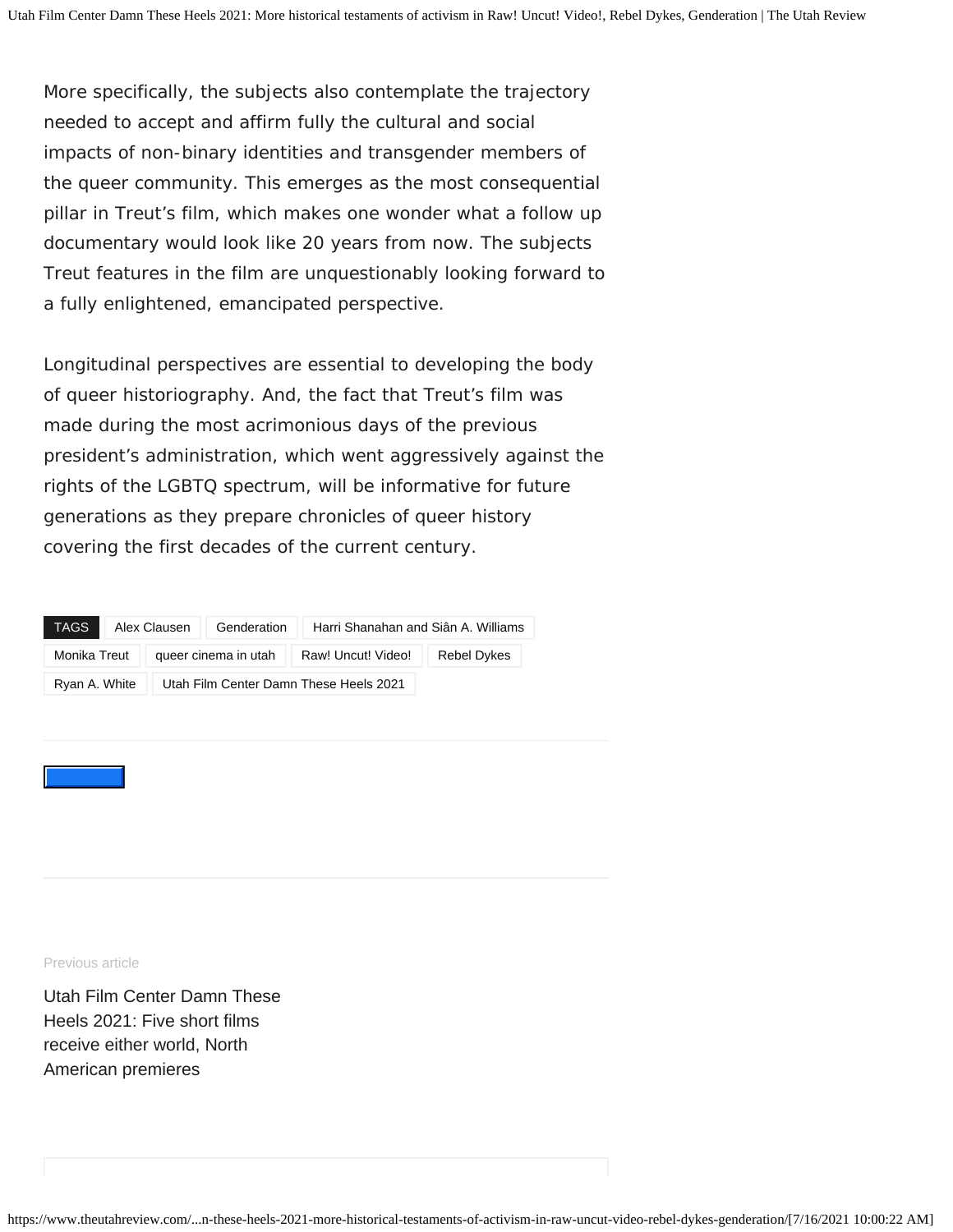#### **[Les Roka](https://www.theutahreview.com/author/les/)**

I am a native of Toledo, Ohio, having received my Ph.D. in journalism and mass communication from Ohio University's Scripps School of Journalism in 2002. In addition to teaching at Utah State University and the University of Utah, I have worked extensively in public relations for a variety of organizations including a major metropolitan university, college of osteopathic medicine, and community college. When it comes to intellectual curiosity, I venture into as many areas as possible, whether it's about music criticism, the history of journalism, the practice of public relations in a Web 2.0 world and the soon-to-arrive Web 3.0 landscape, or how public debates are formed about many issues especially in the political arena. As a Salt Lake City resident, I currently write and edit a blog called The Selective Echo that provides an entertaining, informative, and provocative look at Salt Lake City and its cosmopolitan best. I also have been the U.S. editorial advisor for an online publication Art Design Publicity based in The Netherlands. And, I use social media tools such as Twitter for blogging, networking with journalists and experts, and staying current on the latest trends in culture and news. I also have been a regular monthly contributor to a Utah business magazine, and I have recently conducted a variety of editing projects involving authors and researchers throughout the country and the world, including Dubai, Saudi Arabia, Canada, Lebanon, Cyprus, the United Kingdom, France, and Japan. I'm also a classically trained musician who spent more than 15 years in a string quartet, being involved in more than 400 performances.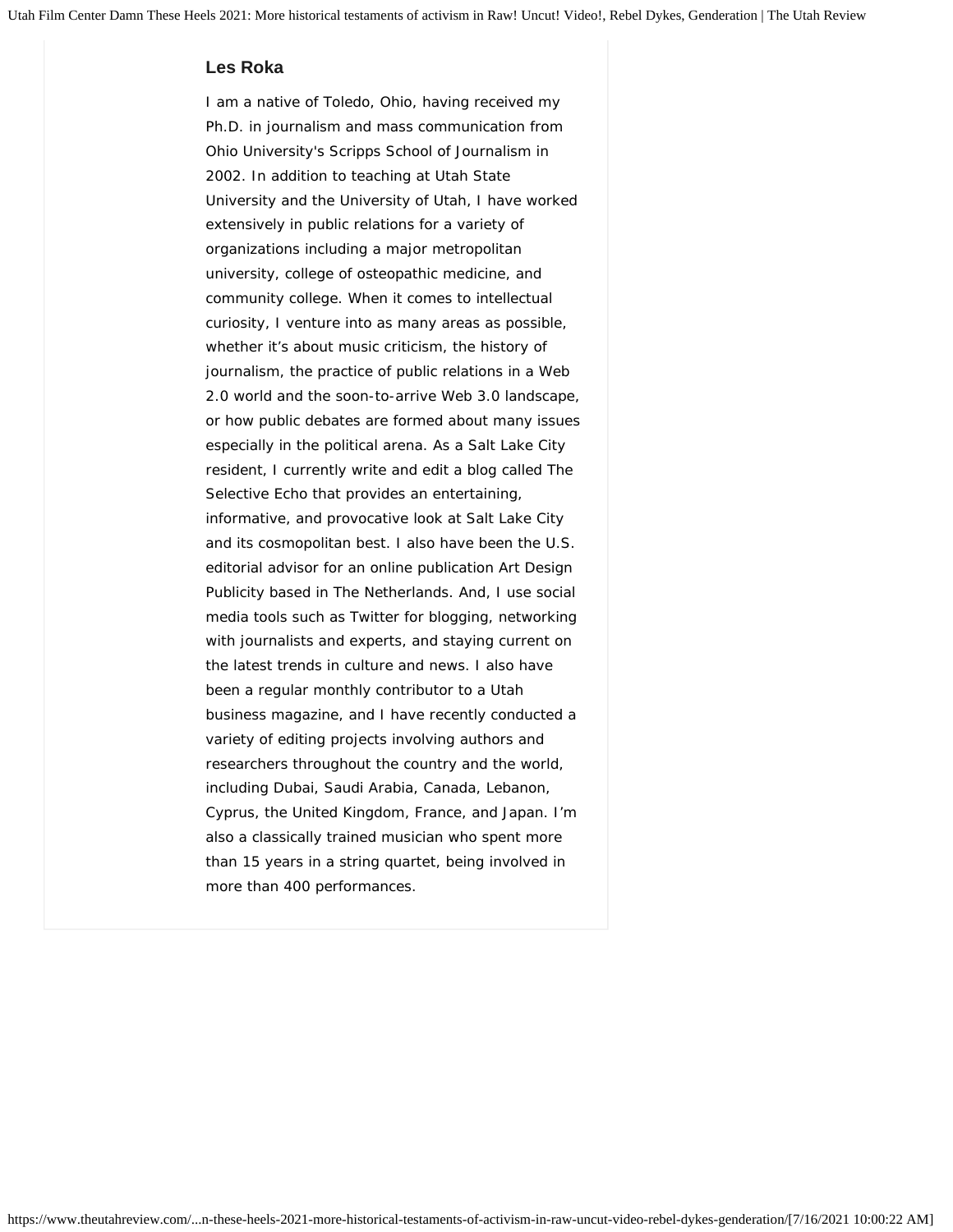# **Leave a Reply**

<span id="page-10-0"></span>

| Email (required)                                                                      | (Address never made public) |
|---------------------------------------------------------------------------------------|-----------------------------|
| Name (required)                                                                       |                             |
| Website                                                                               |                             |
| Save my name, email, and website in this browser for the next time I<br>ப<br>comment. |                             |

Post Comment